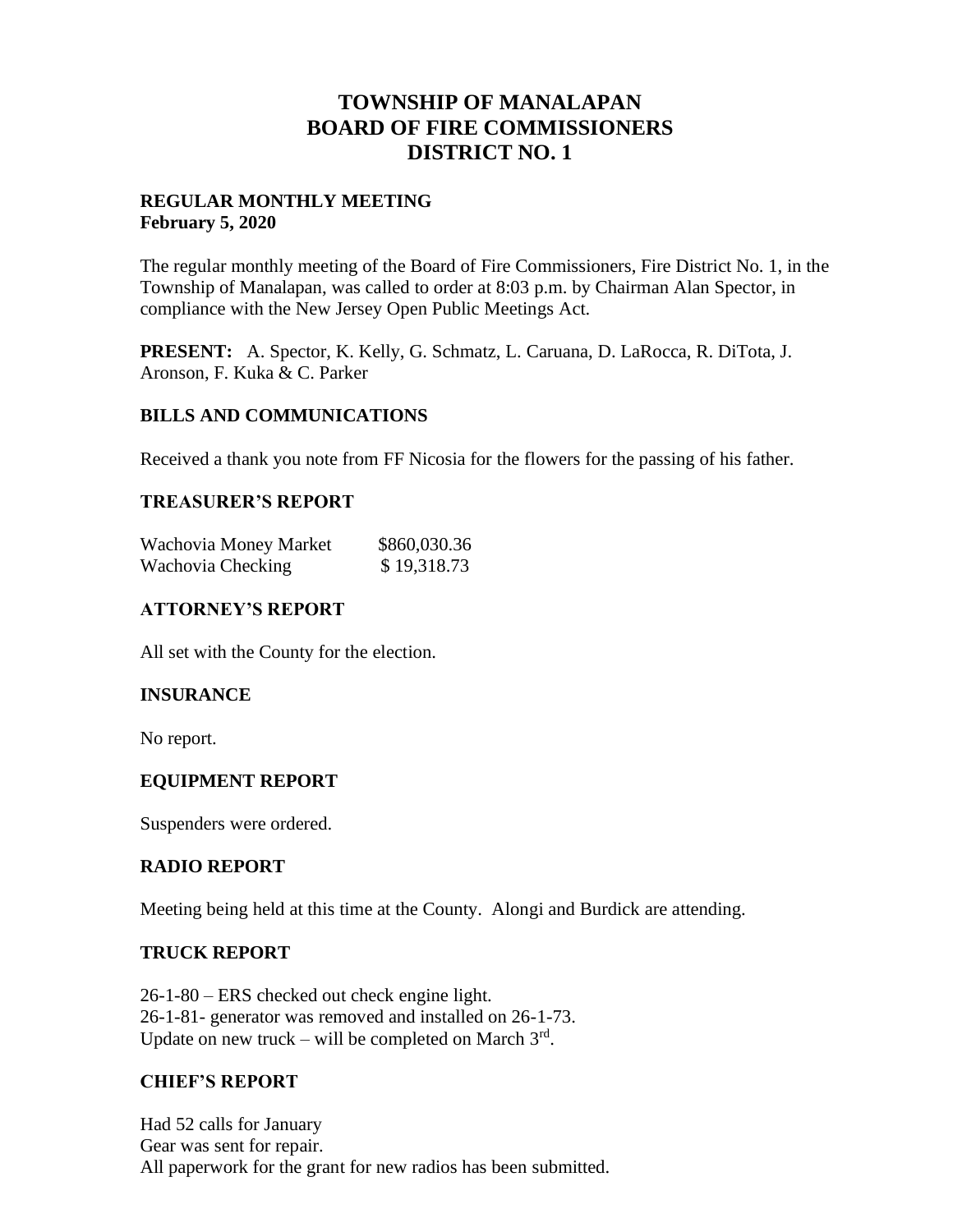## **MEMBERSHIP REPORT**

No report.

## **ASSOCIATION REPORT**

No report.

## **TRUSTEES' REPORT**

No report.

## **OLD BUSINESS**

See attached.

## **NEW BUSINESS**

Commissioner LaRocca made a motion to pay all vouchers; this was seconded by Commissioner Schmatz. All voted aye.

Commissioner LaRocca made a motion for \$900 to replenish medical supplies for the trucks from Mesimer (old Moore Medical); this was seconded by Commissioner Kelly. All voted aye.

Commissioner Schmatz made a motion to have Velting Overhead Door repair one of the front doors at the Satellite (91's door); this was seconded by Commissioner LaRocca. All voted aye.

Commissioner Schmatz made for \$5,600 to have Velting Overhead Door replace both overhead door motors for front doors at Satellite; this was seconded by Commissioner LaRocca. All voted aye.

Commissioner Schmatz made a motion not to exceed \$2,000 to replace the lights in the bays at the Main House with us doing the installation; this was seconded by Commissioner Kelly. All voted aye.

Meeting opened to the public at 9:05 p.m.

A motion was made by Commissioner Spector to adjourn; it was seconded by Commissioner Kelly and all voted aye.

Meeting adjourned at 9:15 p.m.

 Respectfully submitted, Kenneth Kelly, Clerk